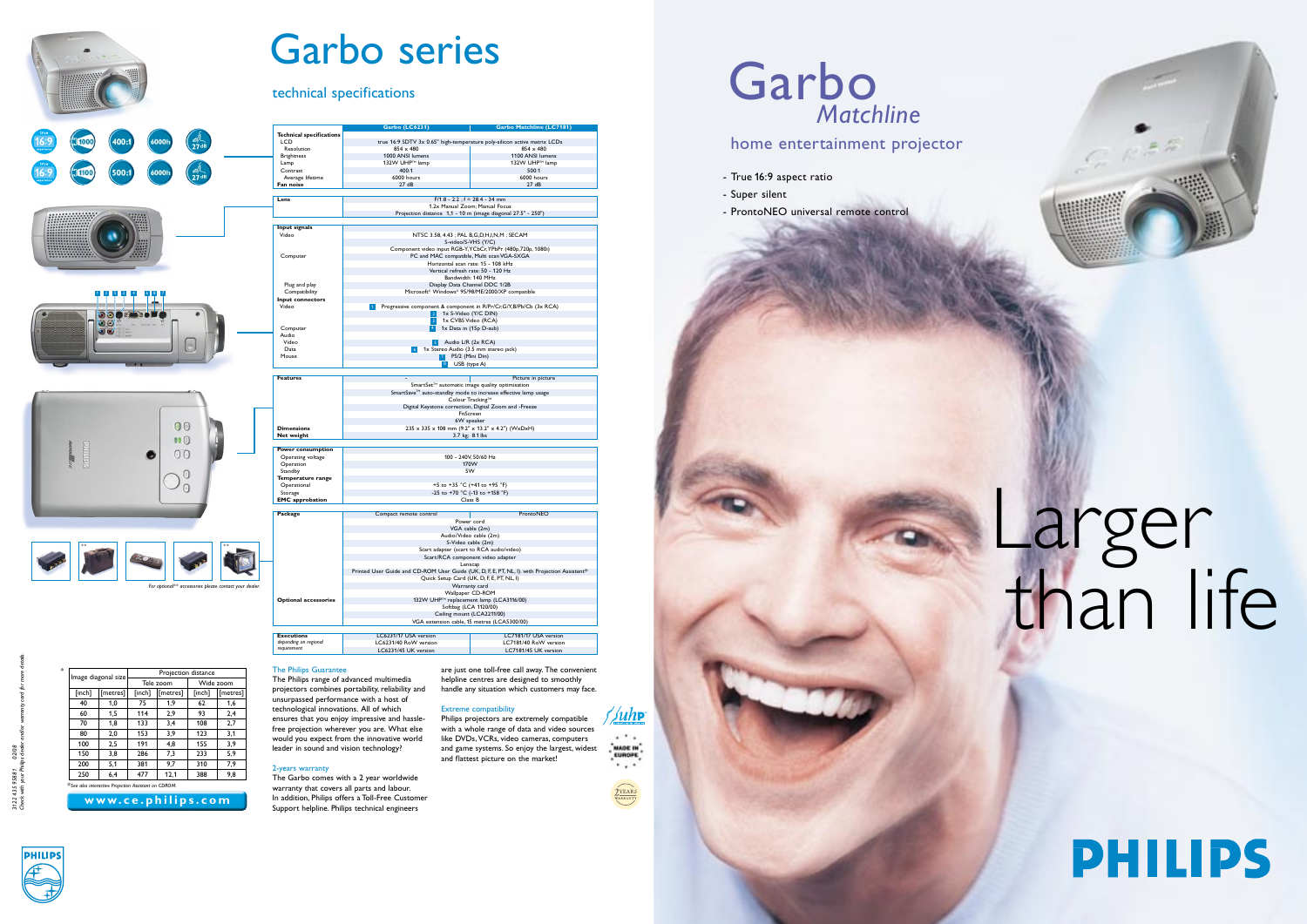

Immerse yourself in the thrills and spills of the silver screen with Philips' Garbo Matchline home entertainment projector. Thanks to its true-16:9 high-brightness/high-contrast picture performance and ultra-quiet operation, the Garbo Matchline delivers a 'larger than life' viewing experience that will take your breath away.

## The new Philips Garbo Matchline home entertainment projector



Featuring a true 16:9 aspect ratio (scalable to 4:3) and pinpoint resolution, the Garbo Matchline home entertainment projector imbues every last frame with realistic detail and natural texture, bringing the edgeof-your-seat excitement of big-screen viewing into your home. The Garbo Matchline's exceptional brightness and high-definition contrast enable it to deliver outstanding picture quality at all ambient lighting levels from pitch-dark to daylight. And its superb ColourTracking™ feature ensures that colours are reproduced in all their true glory.

Control

espart of the

 $\mathcal{O}$ 

*"True 16:9 – experience the difference"*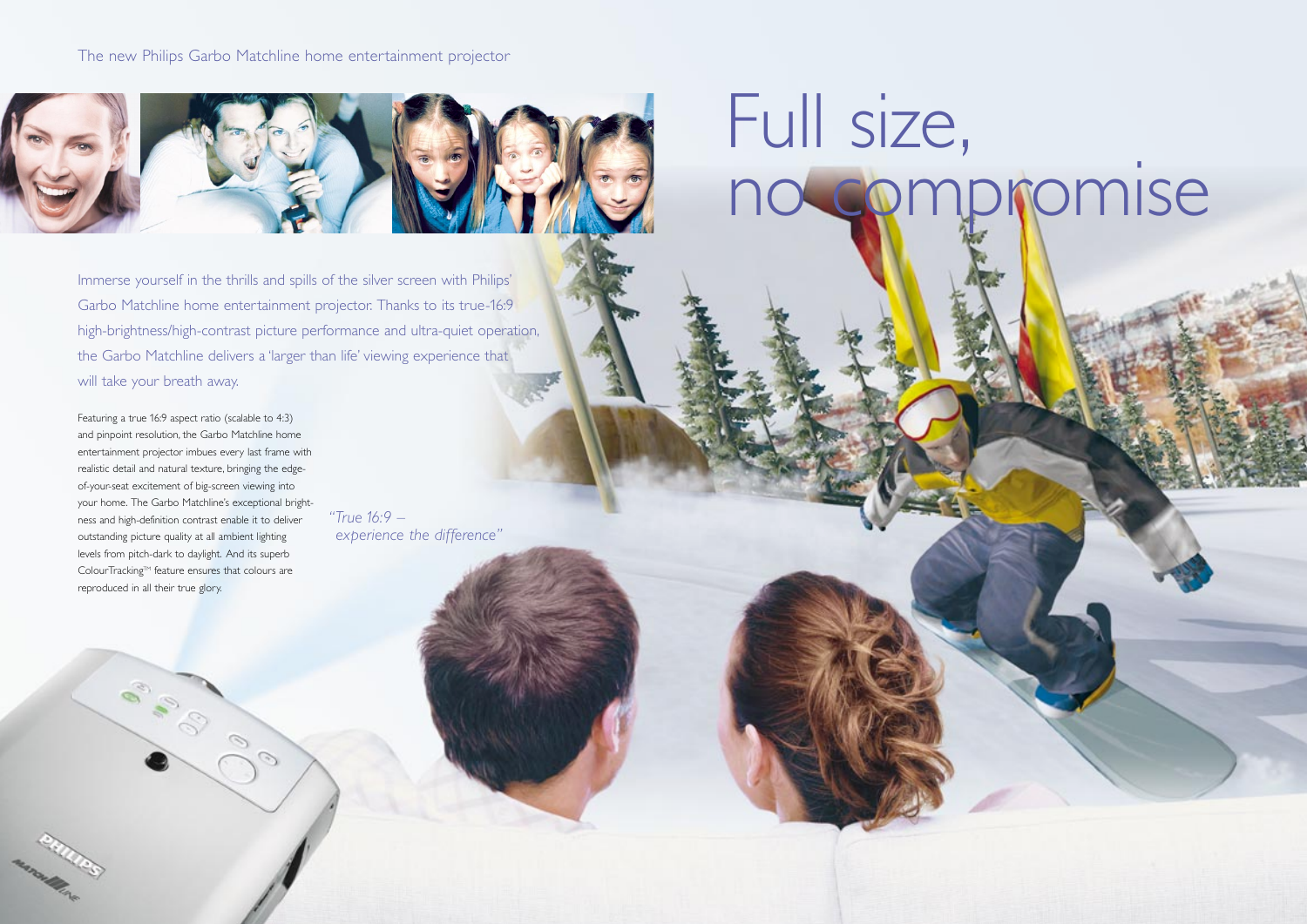# The full-on experience

The Garbo Matchline's full-size, high-resolution picture lets you share an exhilarating home-cinema experience with family and friends.

And you can enjoy every detail of your film's soundtrack thanks to one of the Garbo Matchline's most appealing – and inconspicuous! – features, the advanced Philips Air System, which keeps operating noise down to an unparalleled 27 dB. This allows you to revel in pristine-quality sound without the constant distraction of a humming fan.

### **Plug & play**

The Garbo Matchline's dazzling array of highperformance features are easy to access. First-time users will be delighted when they come to switch the projector on: thanks to Philips' SmartSet™ protocol, installation couldn't be any simpler.

#### **6,000 hours operation**

The stylish, compact Garbo Matchline continues Philips' tradition of offering meaningful high-tech functionality in an attractive package. For instance, its SmartSave<sup>™</sup> feature automatically puts the projector into stand-by when idle. In conjunction with a lamp life that extends to an incredible 6,000 hours, this guarantees you years and years of trouble-free viewing pleasure.

*"Super-silent performance"*